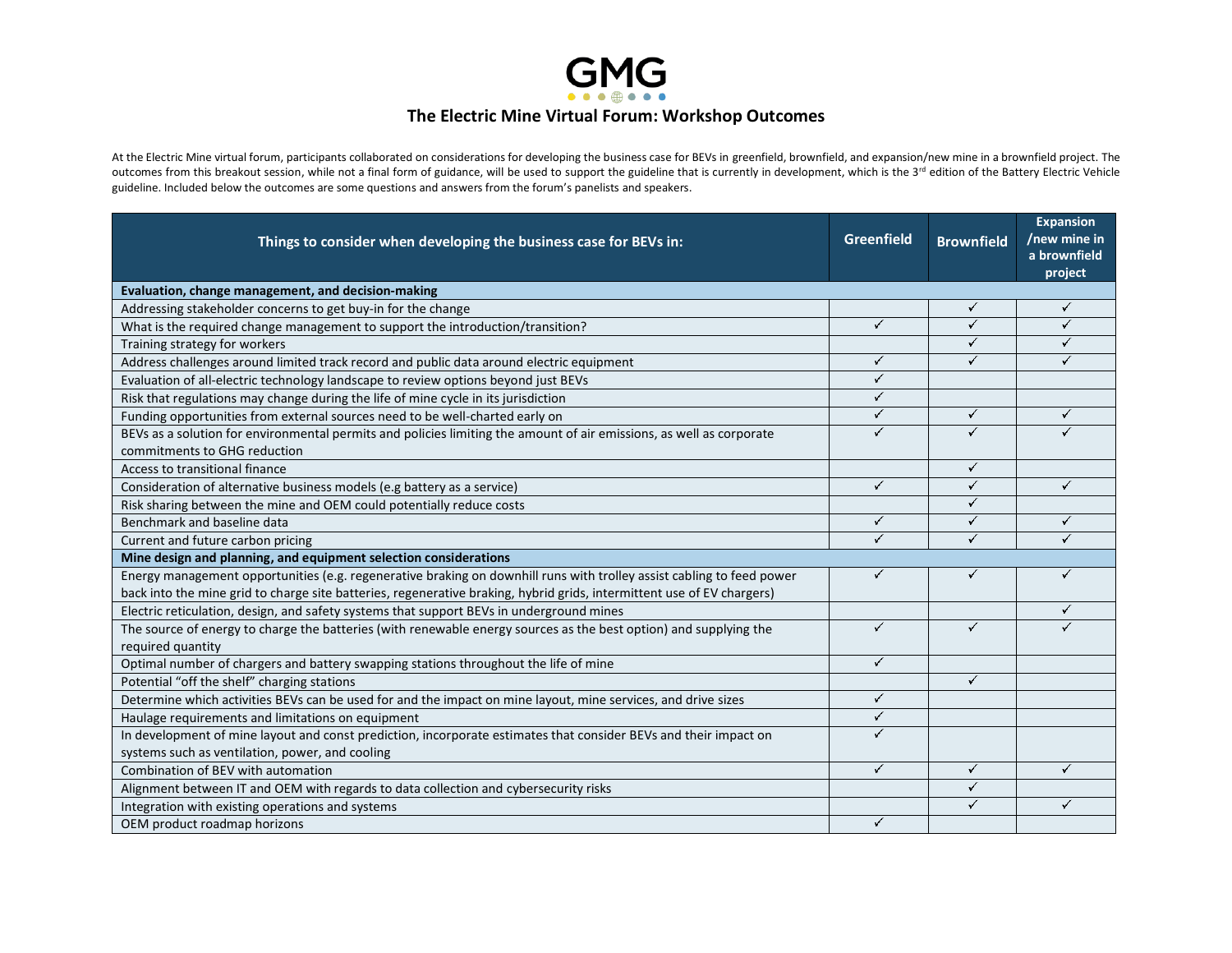

## **Questions and Answers**

Panel: Ron Miller, Director – Asset Management, Energy, Newmont Steve Holmik, Mobile Equipment Specialist, Sudbury Integrated Nickel Operations, A Glencore Company Peter Wan, Lead, Technology & Innovation, Teck Resources Limited

1. **Ron:** What about the BEV infrastructure and potential power grid infrastructure cost?

**Peter:** Transitioning to BEV's could significantly increase electrical demand at a mine site – so there could be significant upgrades required to both generating and transmission assets. Another big consideration will be how to smooth demand from charging infrastructure – with energy storage likely to a critical investment. **Ron:** For underground mines, you may see a net zero effect of electrification of the mine, replacing diesel LHD with BEV as this incremental energy demand may be offset by ventilation/cooling electrical load. With regards to the electrical grid, we may see more energy storage technology employed at the mine to accept energy from the grid in periods of low demand on the grid to relieve demand on the grid from increased mine electrification during the peak grid demand period.

2. **Steve:** do you see the major components in BEV lasting significantly longer than the diesel counterparts to assist in the TCO reduction?

Steve: In general I would say yes and it once again, depends on the drive train configuration. If you can remove the transmission, drive lines & axles, then you've effectively removed most of your traditional drive train and the typical failures and maintenance associated with those. Electric motors require virtually Zero maintenance and are traditionally far more reliable than Diesel engines. Even with some traditional drive train components, due to the reduced vibrations and shock loadings, modelling and forecasts that I've seen has shown they will las longer. Hydraulically driven pumps can be utilized as required and in some cases, turned off while not in use so the wear on these components is reduced as well.

**Peter:** BEV's have substantially less moving parts than ICE vehicles, so there will be a reduction in maintenance costs in that area. However, the biggest unknown (in my opinion) is the battery replacement cycle given that many factors will impact battery life (e.g. depth of discharge, charge rate, operating temperatures, etc.) **Ron:** The useful life of a battery pack will be contingent upon the number of charge/re-charges required to do the necessary work at the mine. This, in turn is contingent upon the length of haul, height of haul to destination, and the payload moved by the truck. Frequent charge cycles will take its toll on the battery with eventual degradation so that the work energy per recharge declines toward replacement.

3. **Panel:** Do we have enough experience to know enough about how the sustainability drivers stand up in the business case at a remote operation where power is generated from diesel?

Peter: From a purely GHG accounting perspective, BEV's will still deliver a reduction in carbon emissions due to the increased efficiency of electric motors vs ICE (less energy consumed) and the lower emissions factor associated with diesel generation plants vs ICE. And for Underground operations, the BEV's will still result in a reduction in ventilation requirements (emissions will be from the generating plants on surface and not in the mine) – so operating costs will still be reduced. **Ron**: I don't see a lot of values for BEV's at a mine site that is powered by diesel gensets. The inefficiencies of generation of power from diesel (different fuel efficiencies and different load factors on engine generators) will then be compounded by inefficiencies in converting that energy generated in AC to battery energy in DC. BEV's should only be employed where there is an alternative energy source other than diesel gensets – the mine is only replacing diesel haul trucks with diesel gensets with all of its inherent combined inefficiencies. Only energy sources from natural gas, nuclear, solar, hydro, wind will make a substantive impact on GHG by using BEV's.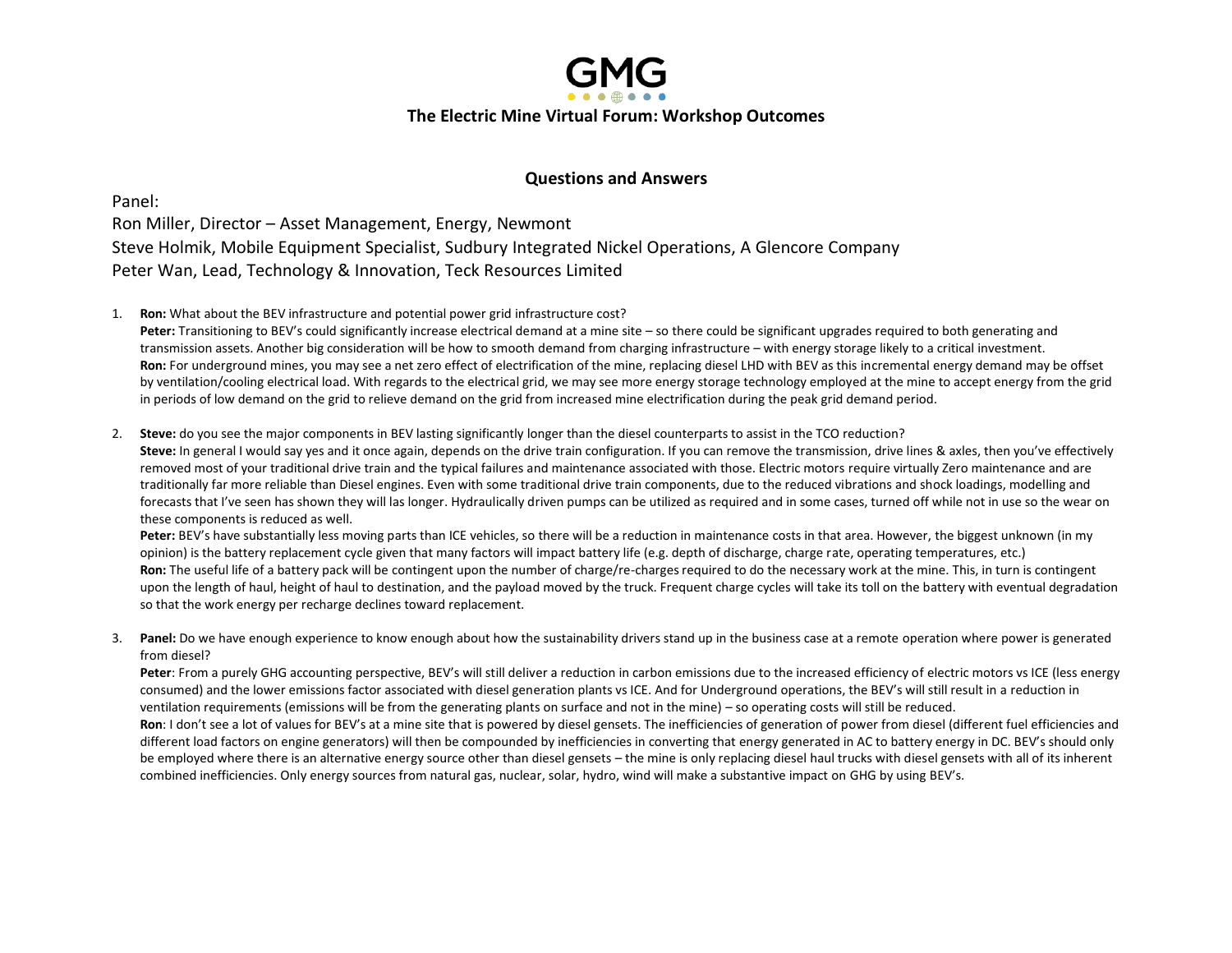

4. Question - I think GHG/lb or oz will be a key metric in the future. Besides the pure replacement of the diesel engine do you see other opportunities for reducing GHG/lb with BEVs?

**Ron:** See my answer to question 3 above. We must move from diesel to natural gas, nuclear, solar, hydro, wind as an energy source for BEV's to move the needle toward GHG reduction. Down the road, using green liquid hydrogen may be another fuel source for mine vehicles that can reduce GHG, and that has a high production cost of H2 hurdle to overcome.

5. The industry definition of what total cost of ownership actually means needs to move on from stopping at doing the CAPEX and OPEX life cycle cost of just the equipment and expanded into the wider balance of what it means for mine design (development savings, etc.). One option that could be consider with high levels of consulting the industry is what we see on the consumer side of owning a BEV - road tax being determined by Emissions output, is that a mechanism related to the cost of Carbon that Nick talked about that should be included in the total cost of ownership model for an evaluation. Owning a vehicle versus leasing a vehicle can also have a significant impact as the market matures to battery as a service and other such models - it would be good to hear the panels view

Peter: I agree that TCO calculations should take in savings from changes to mine design – however in the first phase of BEV deployments I don't expect we will be able to realize many of these savings as the BEV's will be operating in mixed fleets with existing diesel equipment. So, for example, we will not be able to increase ramp grades or reduce capital spend on fuelling infrastructure until we have 100% BEV fleets.

**Ron**: I question the relevance of the consumer side of owning a BEV - road tax being determined by emissions output. The problem is roads don't deteriorate from emissions, they deteriorate from load placed upon them, that is why tractor trailer trucks pay the most road tax---they do the most damage. When doing an economic assessment all capex/opex costs of the internal combustion engine vs. BEV's must be taken into consideration. Fuel tanks, fuel logistics, engine maintenance, carbon tax, ventilation electricity on the diesel truck side. Charging stations, sub-station upgrades, downtime for charging and its unproductive haulage time for BEV's.

6. Has there ever been any significant studies in the industry of what the latent energy is inside a typical underground mines, given how much air we push at a consistent speed, or how much water we move up and down levels and looking at micro grid circuits to harness this level to level. seems like we could use the latent energy in those forms as a natural storage of energy?

**Ron**: Since most of the ore in most mines is moved up in elevation in a loaded state, there is no latent energy to be captured, only the potential energy recovered as regenerative braking as the empty truck descends. Most of the water for mines below the water table is pumped up and out of the mine so no opportunity for hydro power production.

7. Do you think that switching to BEV will make mining as a more attractive workplace? Given that mining industry currently is having problem in getting new generation of mining engineers and number of students in mining school worldwide is declining.

**Ron**: Using BEV's, autonomous and remote equipment will make the mines safer and allow a cost savings in ventilation capex/opex if done properly. This may see a change in the types of jobs required at a mine much as human labour has been replaced over centuries by machines. The opportunity to leverage different "information age" skill sets in the mining industry can have a positive effect on recruiting of younger and talented employees of the future.